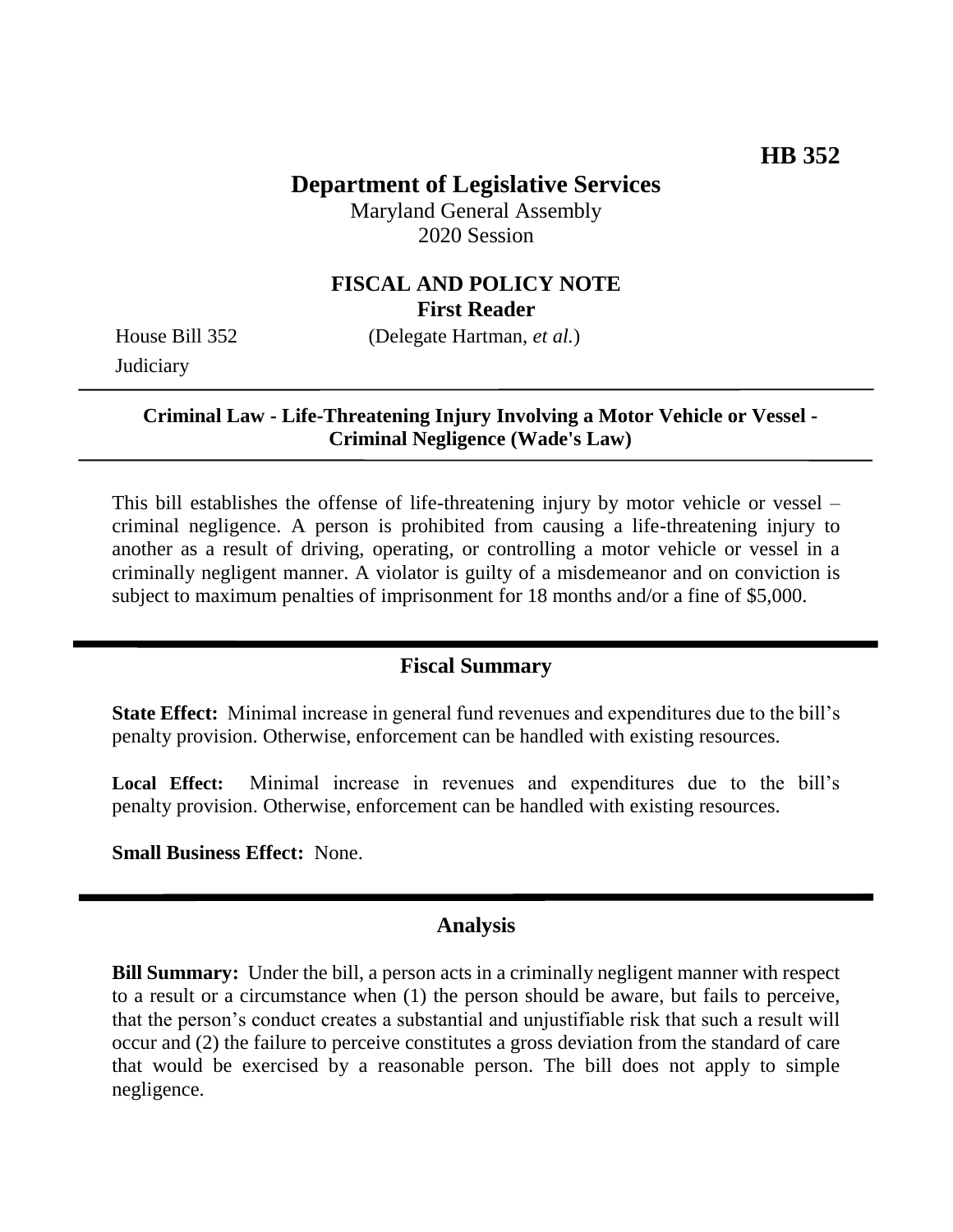"Vessel" means any watercraft that is used or is capable of being used as a means of transportation on water or ice but does not include a seaplane.

# **Current Law:**

### *Definitions*

"Life-threatening injury" is not defined in statute. "Vessel," as it applies to homicide and life-threatening injury by vehicle or vessel offenses, means any watercraft that is used or is capable of being used as a means of transportation on water or ice but does not include a seaplane. The Criminal Law Article does not contain a universal definition of "motor vehicle." However, § 3-204 of the Criminal Law Article (reckless endangerment) incorporates the definition of motor vehicle under § 11-135 of the Transportation Article (Maryland Vehicle Law). "Motor vehicle," as it applies to the Maryland Vehicle Law, is a vehicle that is self-propelled or propelled by electric power obtained from overhead electrical wires and is not operated on rails.

### *Vehicle or Vessel Offenses Involving Criminal or Gross Negligence*

*Manslaughter by Vehicle or Vessel – Gross Negligence:* A person is prohibited from committing manslaughter by vehicle or vessel by causing the death of another as a result of driving, operating, or controlling a vehicle or vessel in a grossly negligent manner. The standard of "gross negligence" is established in common law and requires that evidence show, beyond a reasonable doubt, that the offender had a wanton or reckless disregard for human life in the operation of an automobile. The conduct must be extraordinary or outrageous to meet this standard.

*Manslaughter by Vehicle or Vessel – Criminal Negligence:* Chapter 334 of 2011 created the misdemeanor offense of criminally negligent manslaughter by vehicle or vessel*.*  A person is prohibited from causing the death of another due to driving, operating, or controlling a vehicle or vessel in "a criminally negligent manner." A person acts in a criminally negligent manner when the person should be aware, but fails to perceive, that the person's conduct creates a substantial and unjustifiable risk that manslaughter will occur and the failure to perceive is a gross deviation from the standard of care that is exercised by a reasonable person.

Chapter 334 contained uncodified language that expressed the intent of the General Assembly that the term "gross deviation from the standard of care" (1) be interpreted synonymously with the term "gross deviation from the standard of care" as contained in the Model Penal Code of the American Law Institute and (2) is a separate and distinct standard from the "gross negligence" standard that is used for the crime of manslaughter by vehicle or vessel. Chapter 334 also established that a person who causes the death of another as a result of driving, operating, or controlling a vehicle in a negligent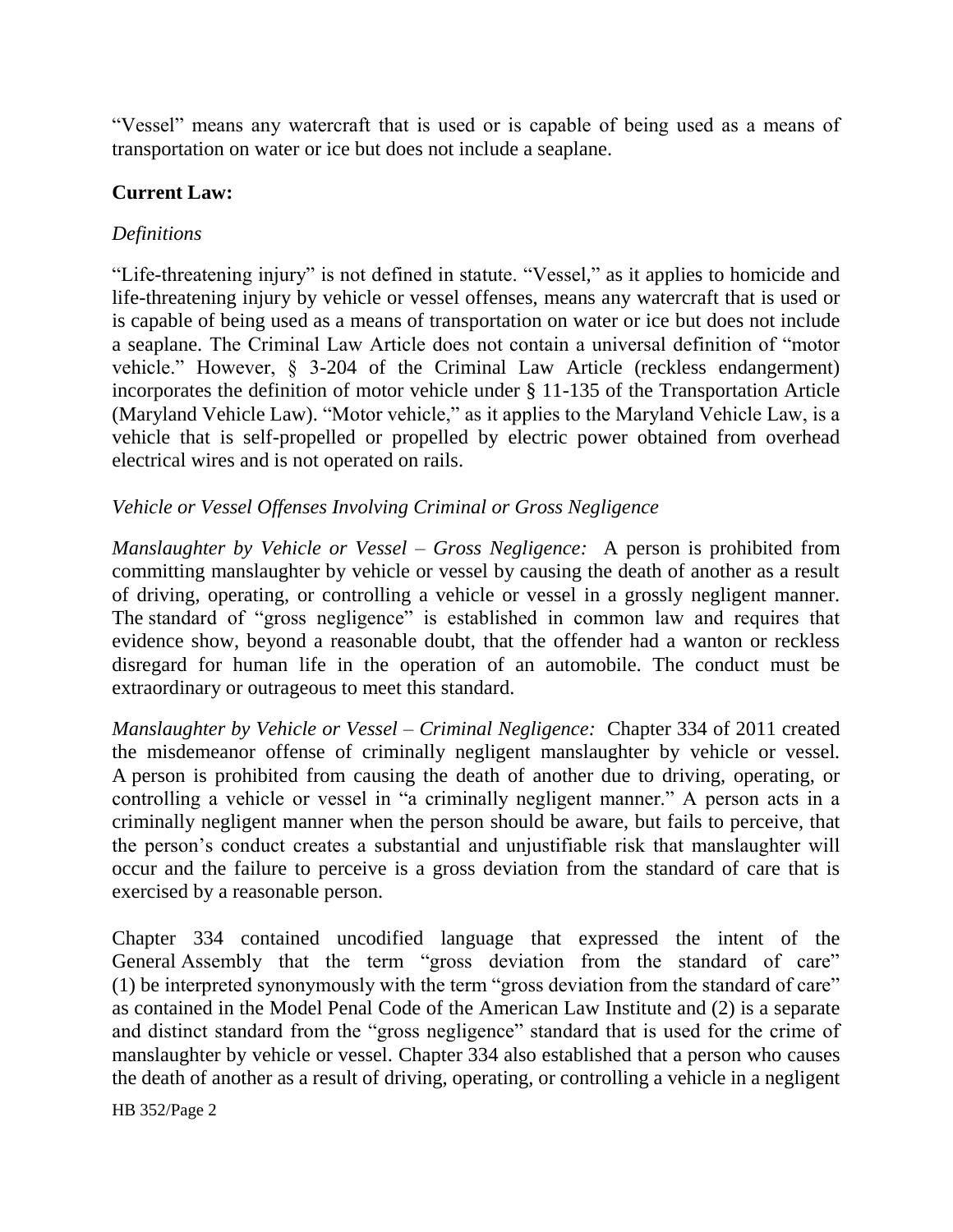manner has not committed the offense of criminally negligent manslaughter by vehicle or vessel. In an opinion dated December 21, 2011, the Attorney General concluded that (1) the "criminal negligence" standard applicable to criminally negligent manslaughter by vehicle or vessel sets forth a lower degree of culpability than the "gross negligence" standard applicable to manslaughter by vehicle or vessel and (2) "the distinction between the two crimes lies in the defendant's consciousness of the risk associated with his or her conduct" (96 Opinions of the Attorney General 128 (2011)).

**Exhibit 1** displays penalties for first and subsequent offenses of manslaughter, homicide, and life-threatening injury by vehicle or vessel offenses. Offenses related to life-threatening injury by motor vehicle or vessel involve drunk or drugged driving.

#### *Administrative Penalties*

In addition to the maximum penalties noted in Exhibit 1, all of the listed offenses are subject to points assessment by the Motor Vehicle Administration (MVA), which makes the driver subject to either suspension or revocation of the driver's license.

For all convictions of manslaughter by vehicle or vessel, homicide by motor vehicle or vessel, and life-threatening injury by motor vehicle or vessel offenses, MVA must assess 12 points against the driver's license, and the license is subject to revocation. A driver who accumulates 8 or 12 points against his or her driver's license within a two-year period is subject to license suspension or revocation, respectively.

#### *Recklessness and Negligence*

A person is guilty of reckless driving if a motor vehicle is driven in wanton or willful disregard for the safety of persons or property or in a manner that indicates a wanton or willful disregard for the safety of persons or property. A violation is a misdemeanor, subject to a maximum fine of \$1,000. MVA is also required to assess six points against the driver's license upon conviction for this offense. The District Court prepayment penalty, including court costs, is \$510 for this offense.

A person is guilty of negligent driving if the motor vehicle is driven in a careless or imprudent manner that endangers any property or the life or safety of any individual. This violation is a misdemeanor, subject to a maximum fine of \$500. Upon conviction, MVA must assess one point against the driver's license, or three points if the offense contributes to an accident. The District Court assesses a prepayment penalty of \$140 for this offense or \$180 if the offense contributes to an accident.

**Background: Exhibit 2** displays fiscal 2019 sentencing and incarceration information from the circuit courts for manslaughter, homicide, and life-threatening injury by vehicle or vessel offenses.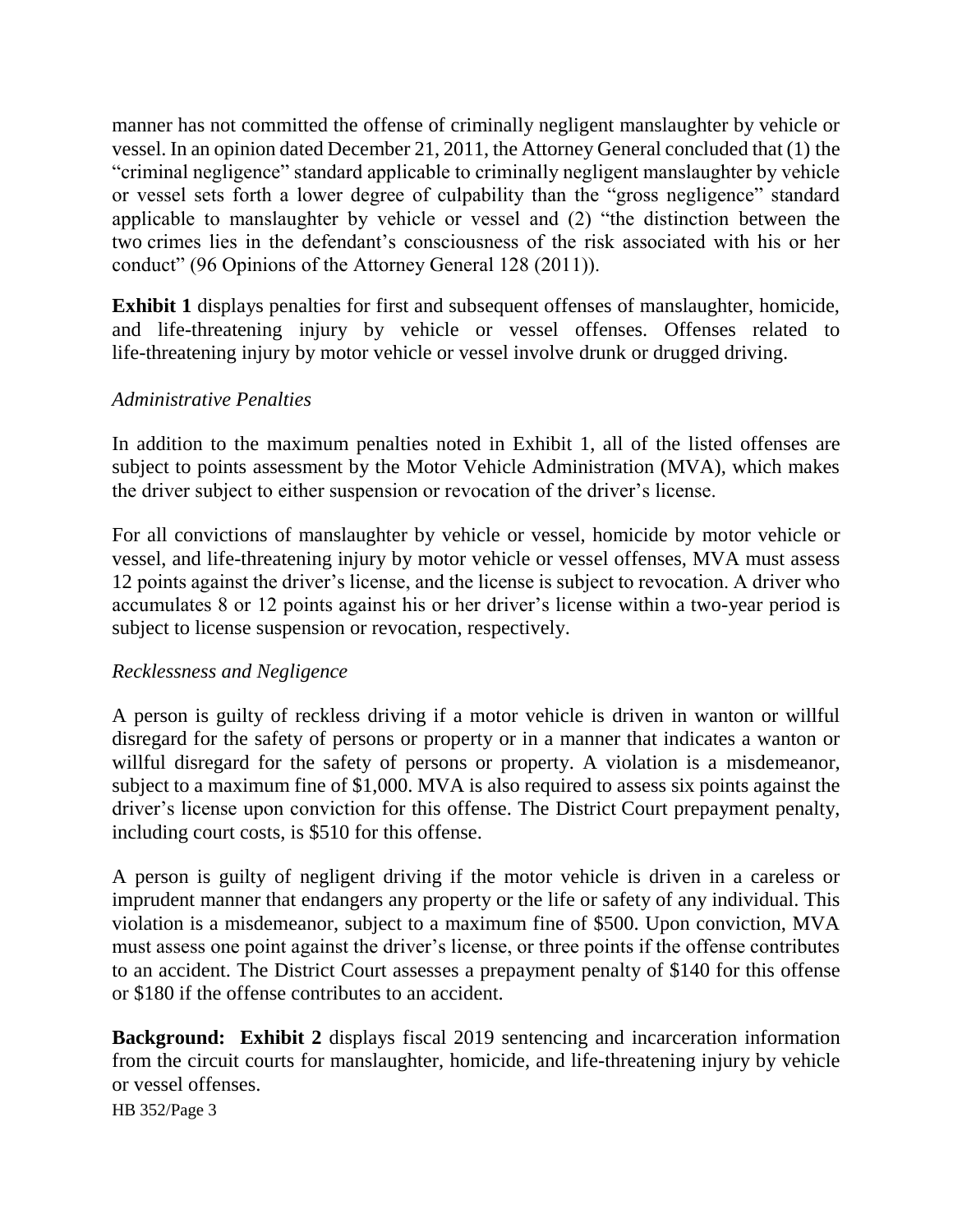# **Exhibit 1 Maximum Penalties for First Offenders and Maximum Penalties for Repeat Offenders**

|                                                                                                                                                                                  | <b>Maximum Penalties</b> |              |             | <b>Maximum Penalties if Previously</b><br><b>Convicted of Any Specified Offense</b> |                     |             |
|----------------------------------------------------------------------------------------------------------------------------------------------------------------------------------|--------------------------|--------------|-------------|-------------------------------------------------------------------------------------|---------------------|-------------|
| <b>Offense</b>                                                                                                                                                                   |                          | Imprisonment | <b>Fine</b> |                                                                                     | <b>Imprisonment</b> | <b>Fine</b> |
| Manslaughter by vehicle or vessel – gross negligence                                                                                                                             | felony                   | 10 years     | \$5,000     | felony                                                                              | 15 years            | \$10,000    |
| Manslaughter by vehicle or vessel – criminal negligence                                                                                                                          | misdemeanor              | 3 years      | 5,000       | felony                                                                              | 5 years             | 10,000      |
| Homicide by motor vehicle or vessel while under the<br>influence of alcohol or under the influence of alcohol<br>per se                                                          | felony                   | 5 years      | 5,000       | felony                                                                              | 10 years            | 10,000      |
| Homicide by motor vehicle or vessel while impaired by<br>alcohol                                                                                                                 | felony                   | 3 years      | 5,000       | felony                                                                              | 5 years             | 10,000      |
| Homicide by motor vehicle or vessel while impaired by<br>drugs                                                                                                                   | felony                   | 5 years      | 5,000       | felony                                                                              | 10 years            | 10,000      |
| Homicide by motor vehicle or vessel while impaired by a<br><b>CDS</b>                                                                                                            | felony                   | 5 years      | 5,000       | felony                                                                              | 10 years            | 10,000      |
| Causing life-threatening injury by motor vehicle or vessel<br>while under the influence of alcohol or under the<br>influence of alcohol <i>per se</i> or while impaired by a CDS | misdemeanor              | 3 years      | 5,000       | misdemeanor                                                                         | 5 years             | 10,000      |
| Causing life-threatening injury by motor vehicle or vessel<br>while impaired by alcohol or drugs                                                                                 | misdemeanor              | 2 years      | 3,000       | misdemeanor                                                                         | 5 years             | 10,000      |

CDS: controlled dangerous substance

Notes: Chapters 517 and 518 of 2016 established subsequent offender offenses and more stringent penalties for these offenses. Chapters 167 and 168 of 2017 increased the maximum incarceration penalties for homicide by motor vehicle or vessel while impaired by a CDS. Chapter 20 of 2019 increased maximum incarceration penalties for homicide by motor vehicle or vessel while impaired by drugs. Maximum penalties may be the imprisonment term noted, the fine noted, or both. Maximum penalties for repeat offenders apply if previously convicted of the same offense, any other offense listed in this exhibit, or driving while under the influence of alcohol, while under the influence of alcohol *per se*, while impaired by alcohol, while impaired by drugs or drugs and alcohol, or while impaired by a CDS.

Source: Department of Legislative Services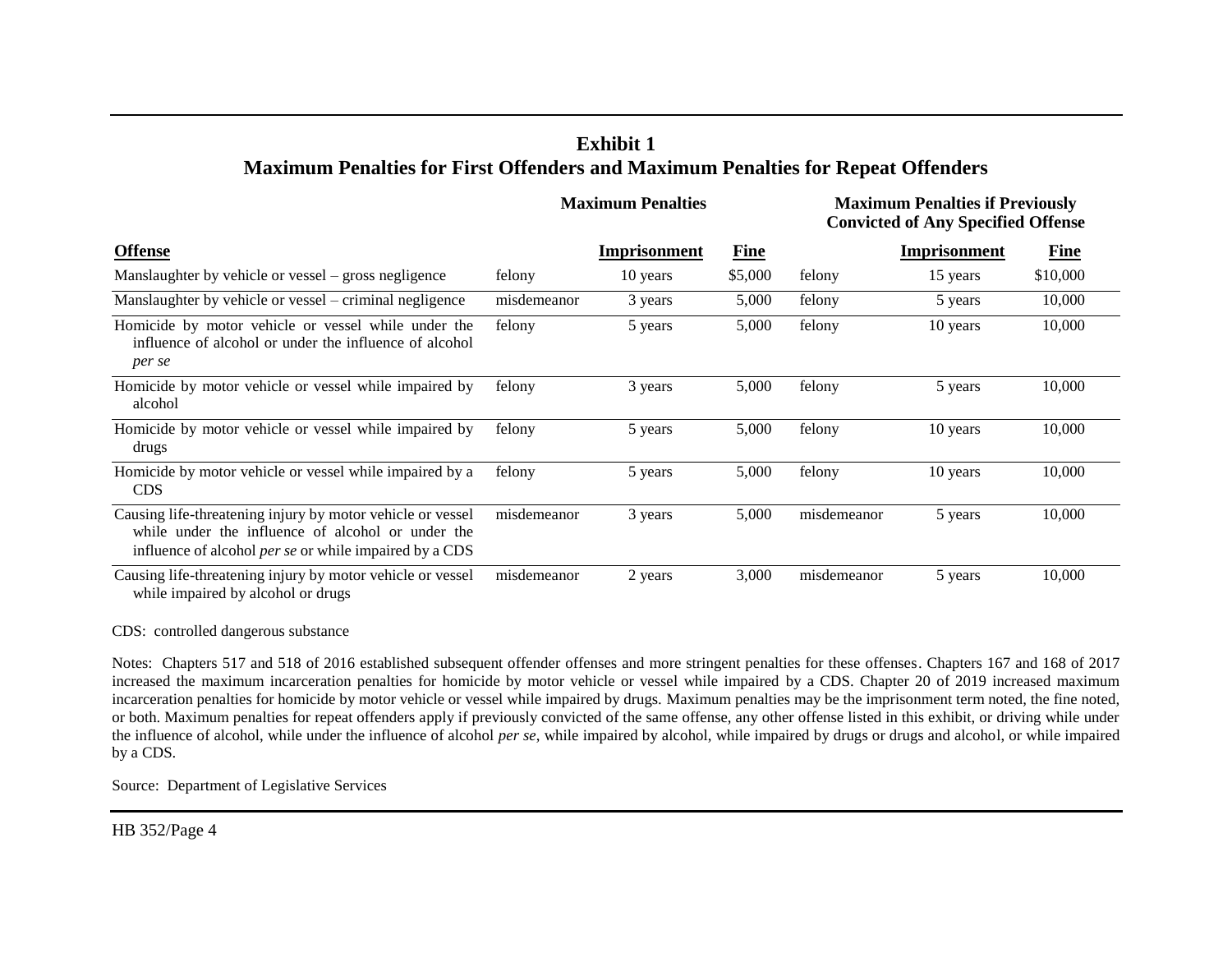# **Exhibit 2 Fiscal 2019 Sentencing and Incarceration Rates – Circuit Courts Manslaughter, Homicide, and Life-threatening Injury by Vehicle or Vessel Offenses**

| <b>Offense</b>                                                                                                                                                           |                                     | Number of<br><b>Persons</b><br><b>Sentenced</b> | <b>Number</b><br>of Counts | Average<br>Length of<br>Incarceration* |
|--------------------------------------------------------------------------------------------------------------------------------------------------------------------------|-------------------------------------|-------------------------------------------------|----------------------------|----------------------------------------|
| Manslaughter by vehicle or vessel – gross negligence                                                                                                                     | First offense<br>Subsequent offense | 27<br>$\Omega$                                  | 29<br>$---$                | 4.4 years                              |
| Manslaughter by vehicle or vessel – criminal negligence                                                                                                                  | First offense<br>Subsequent offense | 14<br>$\Omega$                                  | 15<br>---                  | $0.9$ years                            |
| Homicide by motor vehicle or vessel while under the influence of<br>alcohol or under the influence of alcohol per se                                                     | First offense<br>Subsequent offense | 4                                               | 4                          | 1.9 years<br>5 years                   |
| Homicide by motor vehicle or vessel while impaired by alcohol                                                                                                            | First offense<br>Subsequent offense | $\overline{0}$<br>$\overline{0}$                |                            | ---                                    |
| Homicide by motor vehicle or vessel while impaired by drugs or a CDS                                                                                                     | First offense<br>Subsequent offense | $\overline{0}$                                  |                            | 5 years                                |
| Life-threatening injury by motor vehicle or vessel while under the<br>influence of alcohol or under the influence of alcohol <i>per se</i> or<br>while impaired by a CDS | First offense<br>Subsequent offense | 5<br>$\theta$                                   | 6                          | 1 year<br>---                          |
| Life-threatening injury by motor vehicle or vessel while impaired by<br>alcohol or drugs                                                                                 | First offense<br>Subsequent offense | $\mathbf{0}$                                    |                            | 1.5 years                              |
| CDS: controlled dangerous substance                                                                                                                                      |                                     |                                                 |                            |                                        |
| *"Average Length of Incarceration" refers to average nonsuspended sentence.                                                                                              |                                     |                                                 |                            |                                        |

Source: Maryland State Commission on Criminal Sentencing Policy; Department of Legislative Services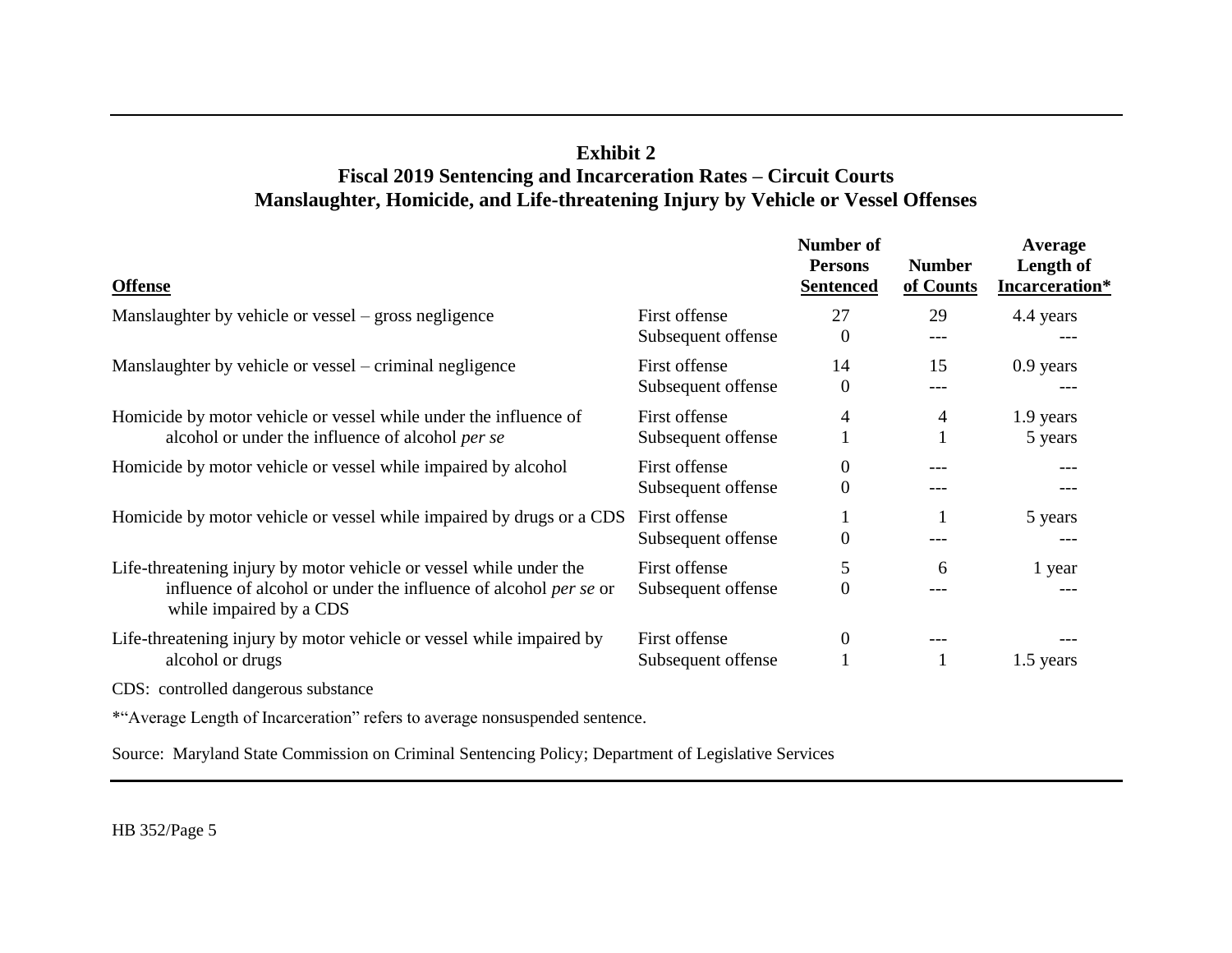**State Revenues:** General fund revenues increase minimally as a result of the bill's monetary penalty provision from cases heard in the District Court.

**State Expenditures:** General fund expenditures increase minimally as a result of the bill's incarceration penalty due to more people being committed to State correctional facilities and increased payments to counties for reimbursement of inmate costs. The number of people convicted of this proposed crime is expected to be minimal.

Persons serving a sentence of one year or less in a jurisdiction other than Baltimore City are sentenced to local detention facilities. For persons sentenced to a term of between 12 and 18 months, the sentencing judge has the discretion to order that the sentence be served at a local facility or a State correctional facility. The State provides assistance to the counties for locally sentenced inmates and for (1) inmates who are sentenced to and awaiting transfer to the State correctional system; (2) sentenced inmates confined in a local detention center between 12 and 18 months; and (3) inmates who have been sentenced to the custody of the State but are confined in or who receive reentry or other prerelease programming and services from a local facility.

The State does not pay for pretrial detention time in a local correctional facility. Persons sentenced in Baltimore City are generally incarcerated in State correctional facilities. The Baltimore Pretrial Complex, a State-operated facility, is used primarily for pretrial detentions.

**Local Revenues:** Revenues increase minimally as a result of the bill's monetary penalty provision from cases heard in the circuit courts.

**Local Expenditures:** Expenditures increase minimally as a result of the bill's incarceration penalty. Counties pay the full cost of incarceration for people in their facilities for the first 12 months of the sentence. Per diem operating costs of local detention facilities have ranged from approximately \$40 to \$170 per inmate in recent years.

# **Additional Information**

**Prior Introductions:** SB 248 of 2019 passed the Senate as amended but received no further action in the House Rules and Executive Nominations Committee. Its cross file, HB 368, a similar bill, received an unfavorable report from the House Judiciary Committee. SB 734/HB 406 of 2018, similar bills, received unfavorable reports from the Senate Judicial Proceedings Committee and House Judiciary Committee, respectively. SB 1114 of 2017, a similar bill, received a hearing in the Senate Judicial Proceedings